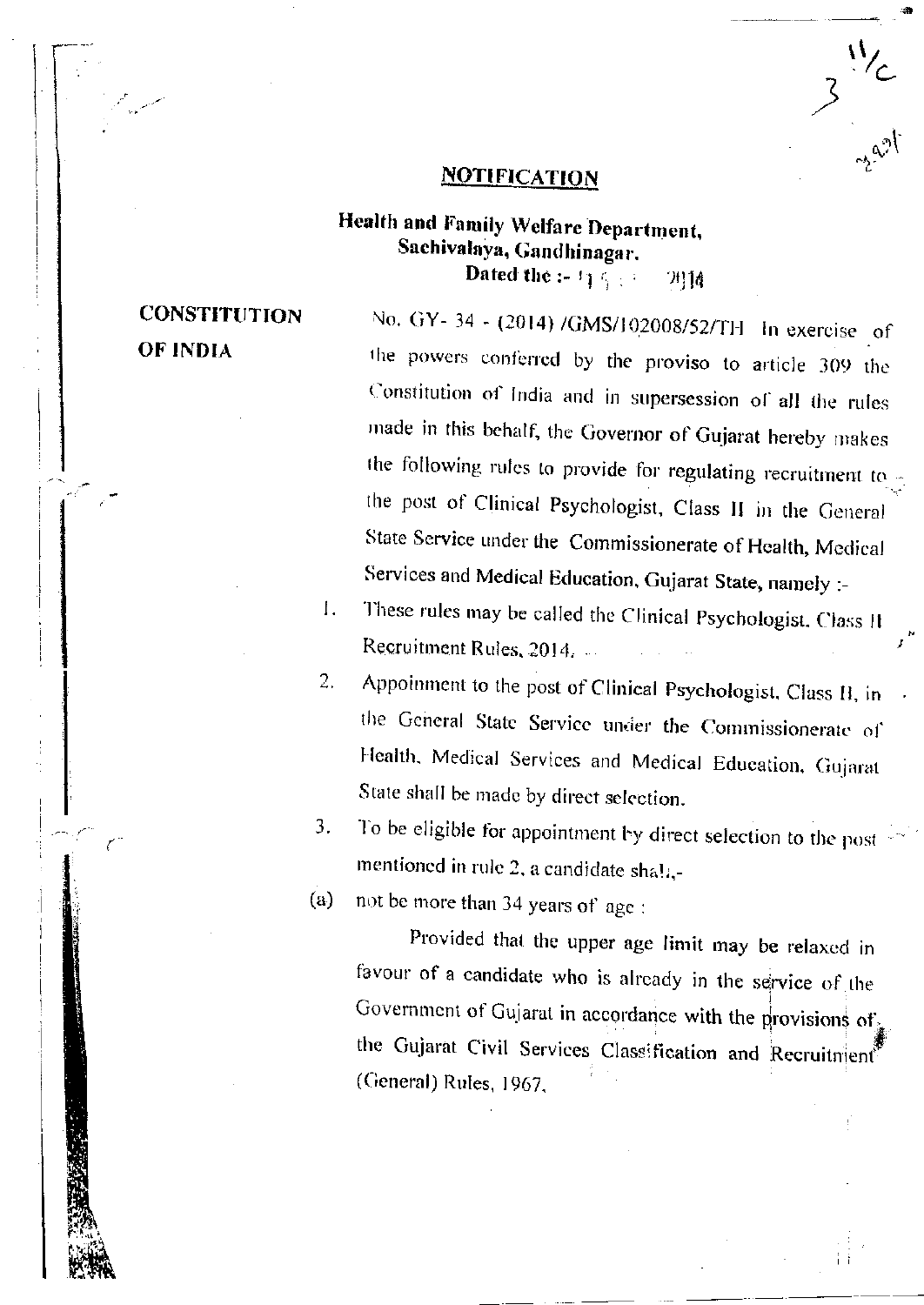- possess a degree of Master of Philosophy in Clinical  $(b)$ Psychology subject obtained from any of the Universities or institutions established or incorporated by or under the Central or a State Act in India; and recognized as such by the Rehabilitation Council of India.
- (c) possess the bastes knowledge of computer application as prescribed in the Gujarat Civil Services Classification and Recruitment (General) Rules, 1967.
- possess adequate knowledge of Gujarati or Hindi or both.  $(d)$
- The selected candidate shall require to get himself registered  $4.$ under the Rehabilitation Council of India Act 1992; if he not so registered.
- The selected candidate shall be on probation for a period of  $5.$ two years.
- The selected candidate shall, during his probation period, 6. require to pass the qualifying examination for computer knowledge in accordance with the provisions of the Gujarat Services Computer Competency Training and Civil examination Rules, 2006.
- The selected candidate shall require to pass an examination  $-7.$ in Hindi or Gujarati or both in accordance with the rules prescribed by the Government.
	- The selected candidate shall require to undergo such training 8. and pass such examination as may be prescribed by the Government.
	- The selected candidate shall require to furnish a security and 9.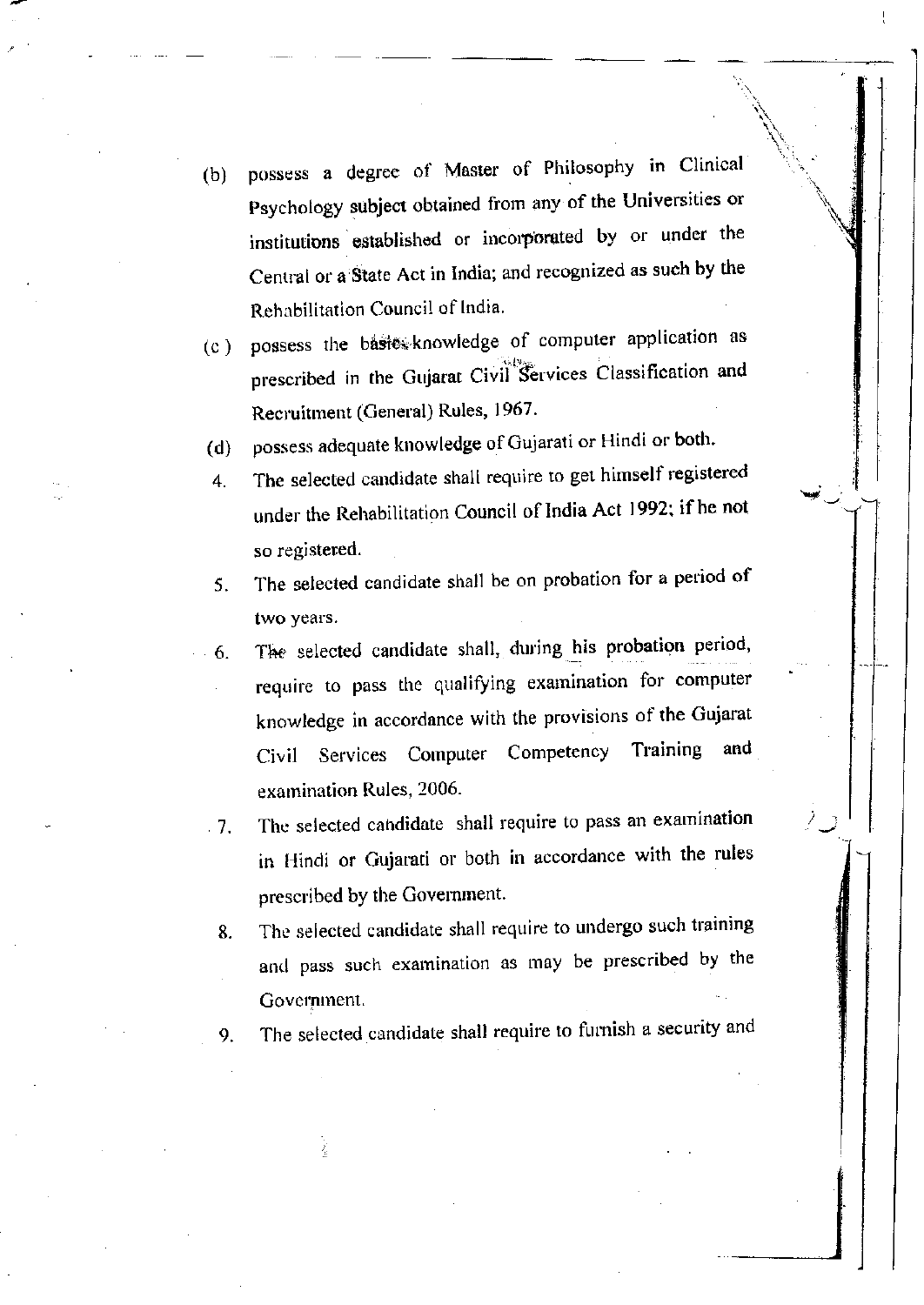surety bond in such Form, for such amount and for such period as may be prescribed by the Government.

By order and in the name of the Governor of Gujarat,

 $CC/dd$ 

 $\frac{1}{2}$ 

Deputy Secretary to Government.

### Copy To,

- The Secretary to the Governor of Gujarat, Gandhinagar. (by latter)
- The Principal Secretary to the Hon. Chief Minister, Gandhinagar.
- The Personal Secretary to the Hon. Speaker of the Gujarat Legislative Secretariat, Gandhinagar.
- The Chief Secretary, Sachivalaya, Gandhinagar.
- The Secretary, Gujarat public Service Commission, Ahmedabad. (by latter)
- The Secretary , Legislative  $\&$  Parliamentary Affairs Department, Sachivalaya, Gandhinagar,
- The Secretary, Legal Department Sachivalay, Gandhinagar.
- Additional Chief Secretary (Personal) General The Administration Department, Sachivalay, Gandhinagar.
- The Additional Chief Secretary, Finance Department Sachivalay, Gandhinagar.
- The Commissioner, Health, Medical Service & Medical Educations.
- Additional Director, Health Services/Medical Services, Gandhinagar.
- Additional Director, Medical Education & Recerch. Gandhinagar.
- The Accountant General, Ahmedabad/Rajkot.
- All Branches of the Health & Family Welfare Department.
- The Manager, Government Central Press, Gandhinagar with requested to publish the Notification in Government Gazette and send 100 copies to this Department
	- Deputy Section Officer Select file.

The select file.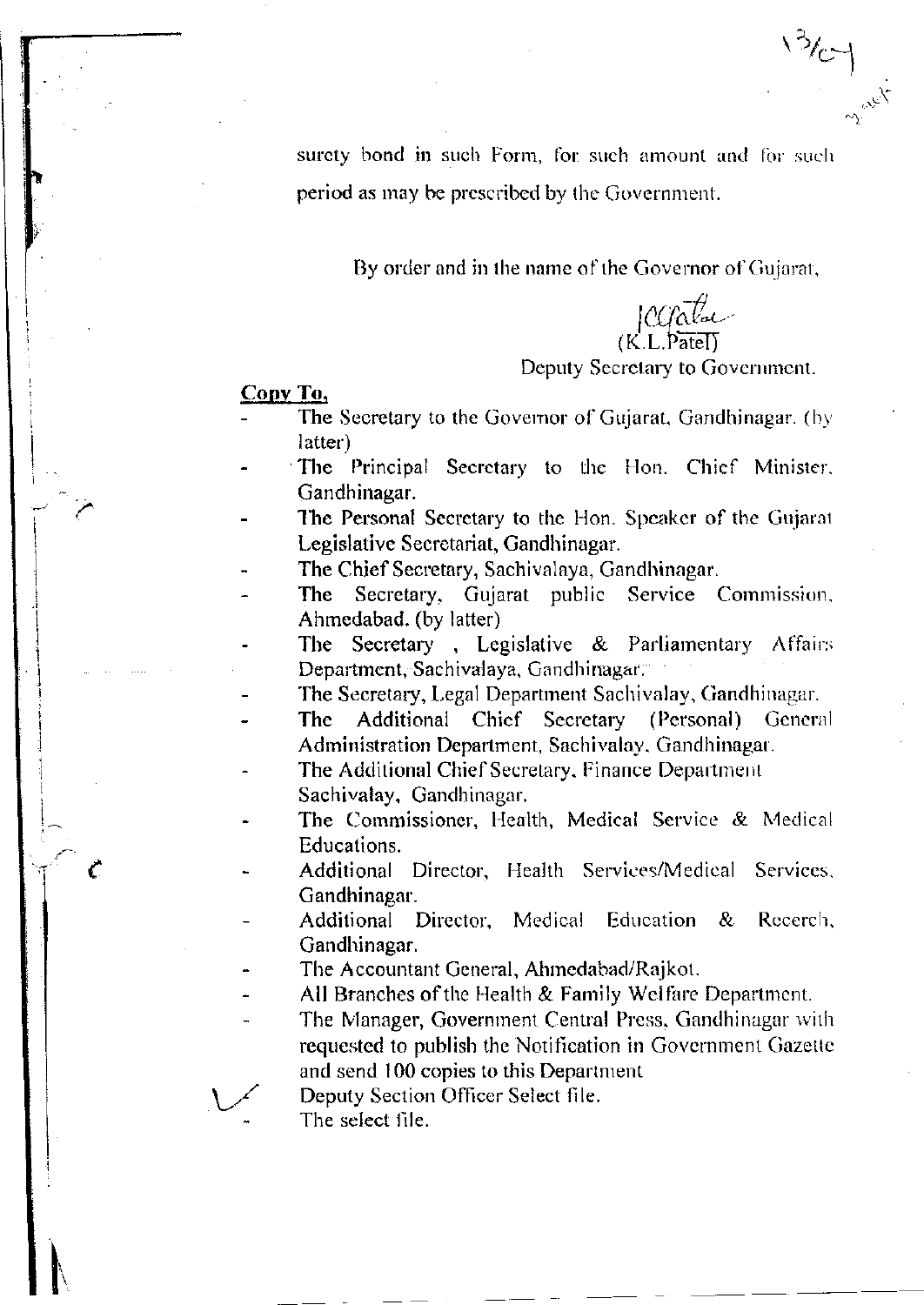### <u>NOTIFICATION</u>

ू<br>इंद

Health and Family Welfare Department Sachivalaya, Gandhinagar. Dated the :-**NOV 2015** 

**CONSTITUTION** OF INDIA.

No.GY-26-(2015)/GMS/102008/52/TH :- In exercise of the powers conferred by the proviso to article 309 of the Constitution of India. the Governor of Gujarat hereby makes the following rules further to amend the Clinical Psychologist, Class II, Recruitment Rules, 2014, namely :-

These rules may be called the Clinical Psychologist, Class-II  $1.$ Recruitment (first amendment) rules, 2015.

In the Clinical Psychologist, Class II, Recruitment Rules, 2014, (hereinafter referred to as "the said rules") in rule 4, after the words and figures, "Rehabilitation Council of India Act, 1992", the words "before joining duty", shall be inserted.

In the said rules in rules 4, 5, 6, 7, 8 and 9 for the words "The selected candidate", the words, "The candidate appointed by direct selection", shall be substituted.

By order and in the name of the Governor of Gujarat,

(Bhakti Shamal) Under Secretary to Government.

#### Copy To.

- The Secretary to the Governor of Gujarat, Gandhinagar. (by latter)
- The Principal Secretary to the Hon. Chief Minister, Gandhinagar.
- The Personal Secretary to the Hon. Speaker of the Gujarat Legislative Secretariat, Gandhinagar.
	- The Chief Secretary, Sachivalaya, Gandhinagar.

3.

The Secretary, Gujarat public Service Commission, Ahmedabad. (by latter)

Dilgeetal.doclR.R.1.doc